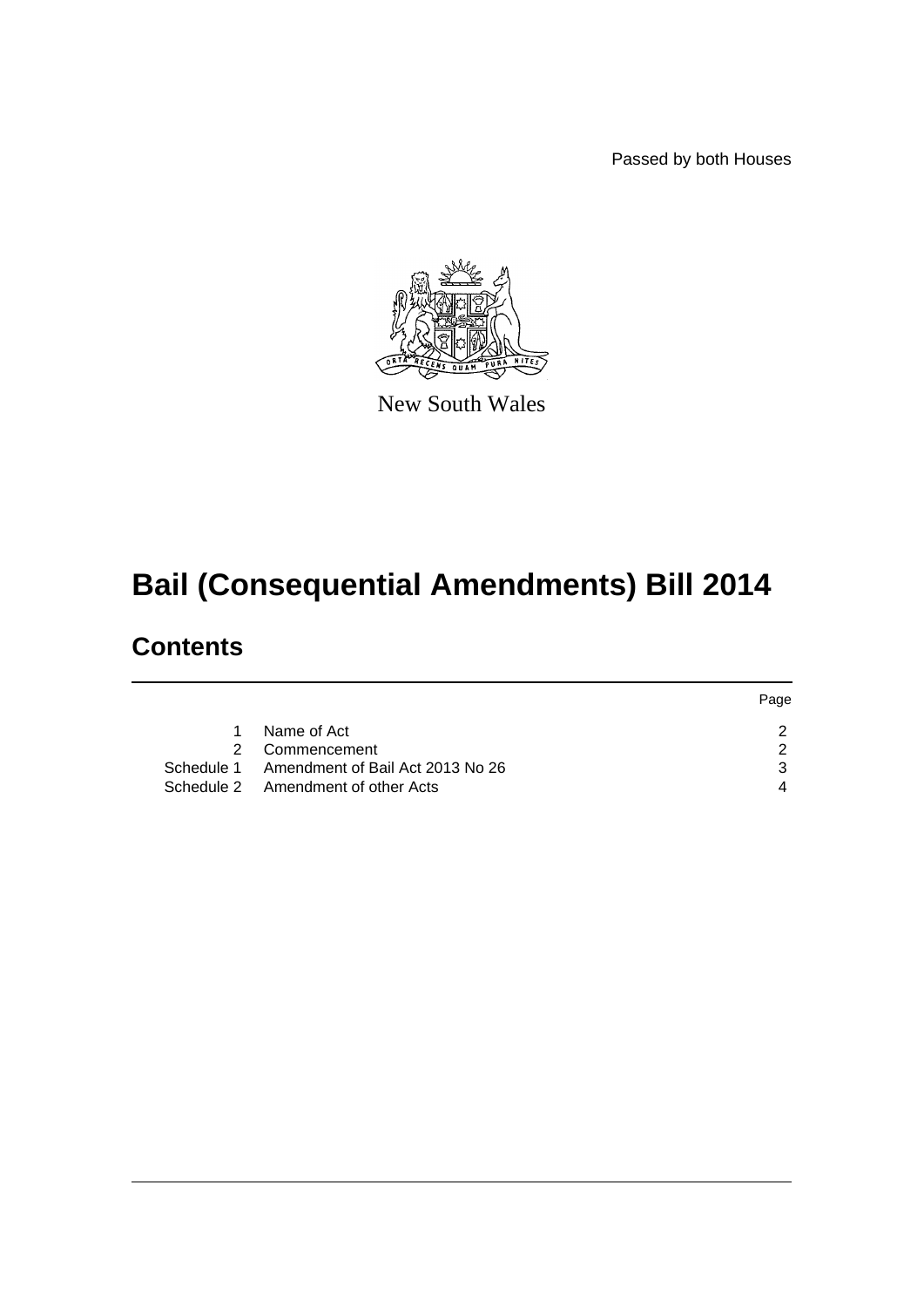*I certify that this public bill, which originated in the Legislative Assembly, has finally passed the Legislative Council and the Legislative Assembly of New South Wales.*

> *Clerk of the Legislative Assembly. Legislative Assembly, Sydney,* , 2014



New South Wales

# **Bail (Consequential Amendments) Bill 2014**

Act No , 2014

An Act to make miscellaneous amendments to legislation as a consequence of the enactment of the *Bail Act 2013* and the repeal of the *Bail Act 1978*; to make minor amendments to the *Bail Act 2013*; and for other purposes.

*I have examined this bill and find it to correspond in all respects with the bill as finally passed by both Houses.*

*Assistant Speaker of the Legislative Assembly.*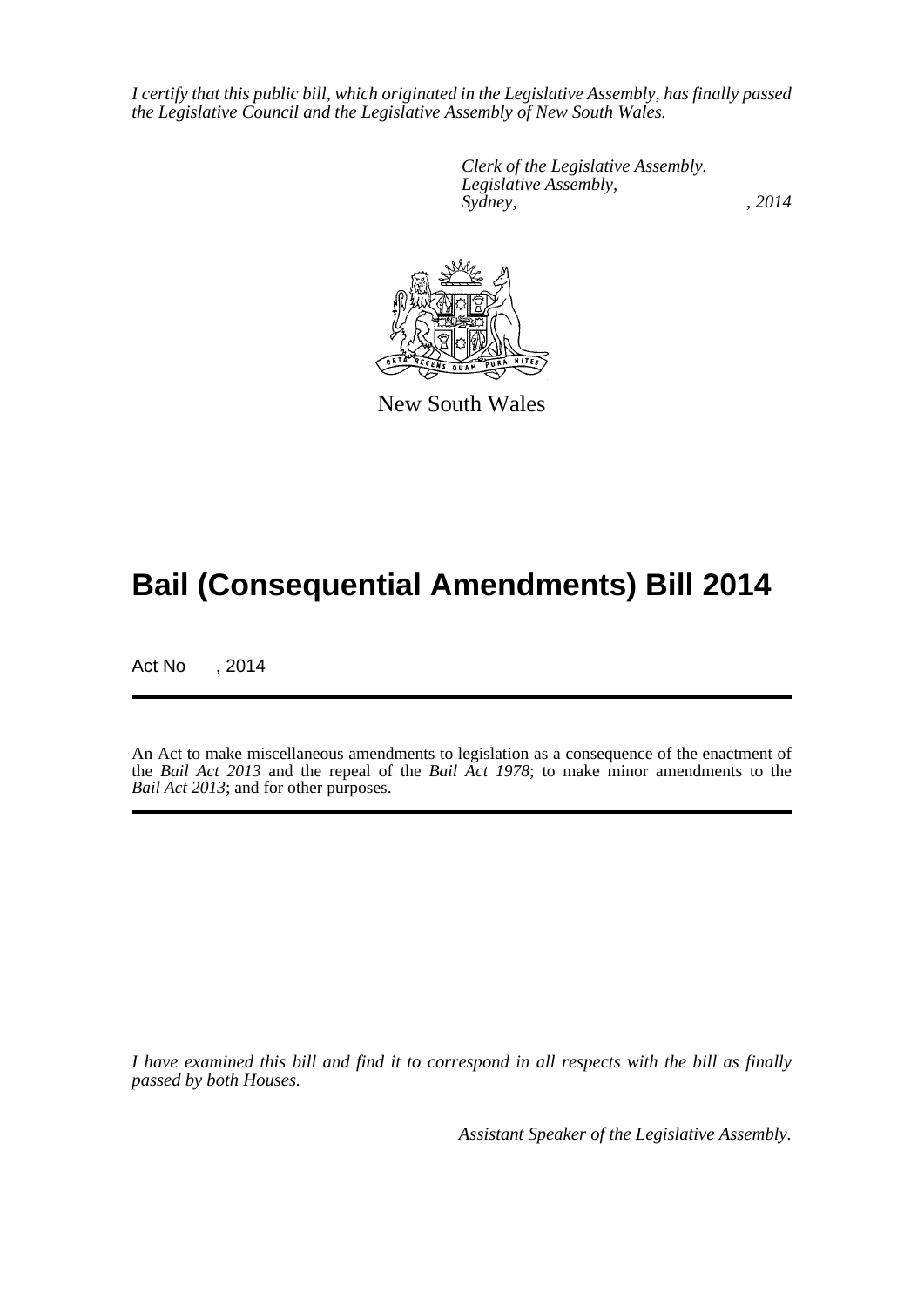# <span id="page-2-0"></span>**The Legislature of New South Wales enacts:**

#### **1 Name of Act**

This Act is the *Bail (Consequential Amendments) Act 2014*.

#### <span id="page-2-1"></span>**2 Commencement**

This Act commences on a day or days to be appointed by proclamation.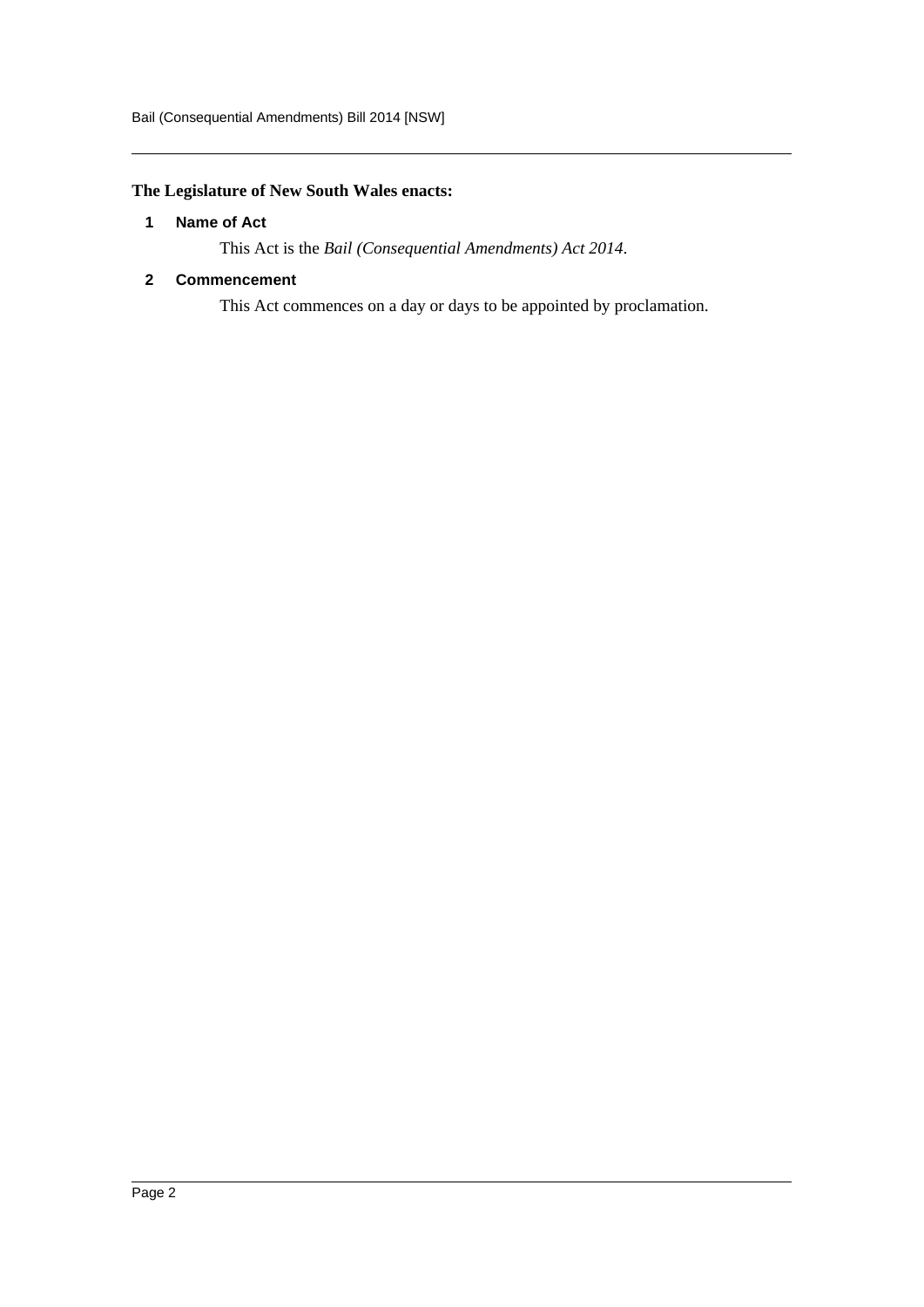# <span id="page-3-0"></span>**Schedule 1 Amendment of Bail Act 2013 No 26**

## **[1] Section 26 Bail conditions can require security to be provided**

Insert "acceptable" before "persons" in section 26 (2) (a).

#### **[2] Section 26 (4)**

Omit "whether".

Insert instead "which person or persons, or class or description of persons, is an acceptable person and what".

#### **[3] Section 33 Bail acknowledgment to be given on grant of bail**

Omit "for the offence for which bail is granted" from section 33 (4) (a).

Insert instead "for that offence".

#### **[4] Section 50 Prosecutor may make detention application**

Insert after section 50 (5):

(6) To avoid doubt, a prosecutor may oppose a release application made by an accused person to a court or authorised justice without making a detention application.

#### **[5] Section 64 Powers specific to Local Court and authorised justices**

Insert after section 64 (4) (after the note):

(5) An authorised justice may hear a variation application for an offence if a bail decision has been made by a court and the variation application relates to bail conditions that are reviewable by a justice (within the meaning of section 52). **Note.** Section 52 limits the powers that can be exercised by an authorised justice when hearing a variation application in relation to a bail decision made by a court. See also sections 57 and 58.

#### **[6] Section 88 Return of bail money and security**

Omit "must consider whether to make an order for the return of".

Insert instead "must ensure that consideration is given to returning".

# **[7] Section 88 (2)**

Insert at the end of section 88:

(2) The regulations may make further provision for the return of bail money and bail security.

#### **[8] Section 98 Regulations**

Insert after section 98 (1):

(1A) In particular, the regulations may make provision for the forms to be used for the purposes of this Act.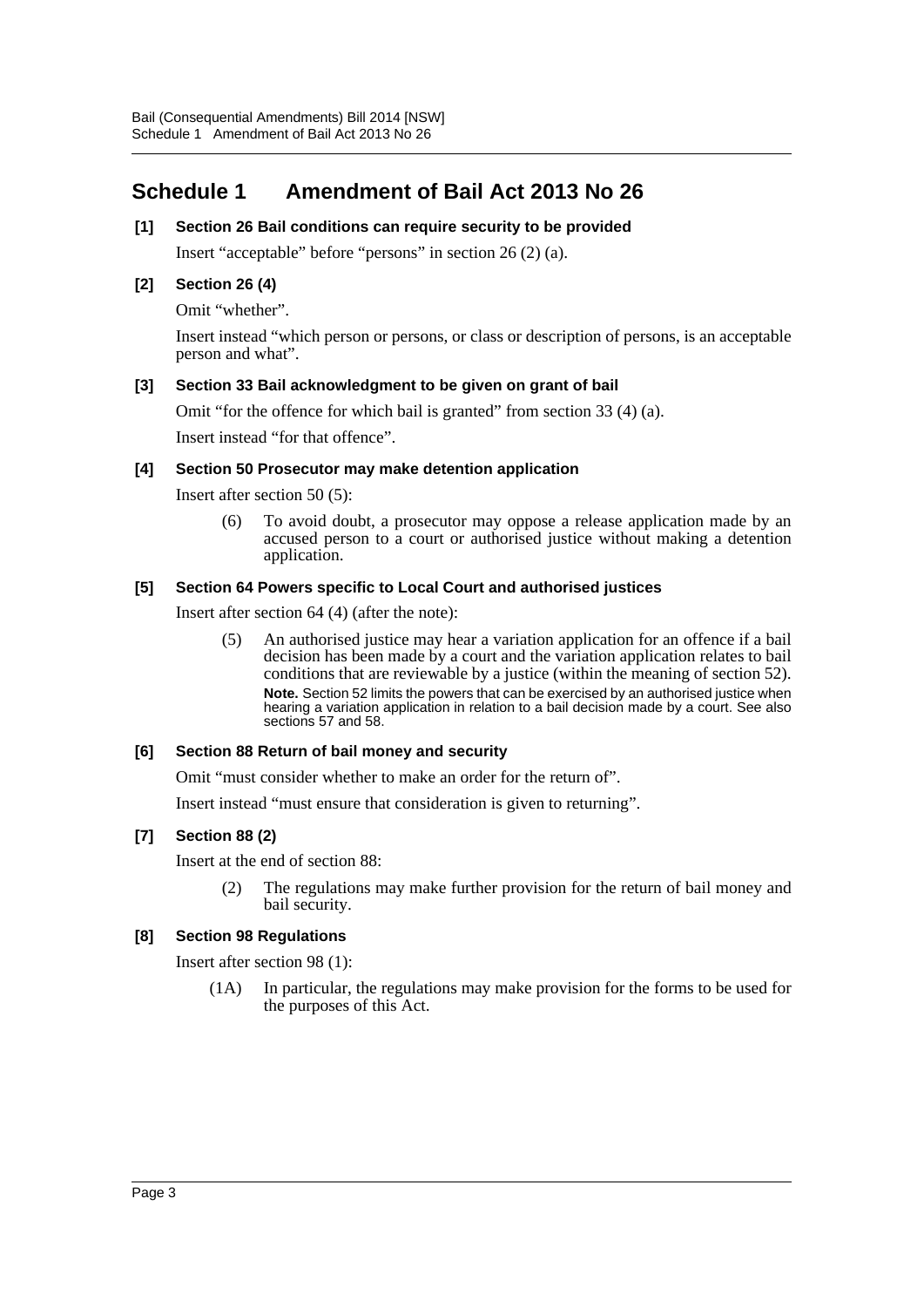# <span id="page-4-0"></span>**Schedule 2 Amendment of other Acts**

# **2.1 Child Protection (Offenders Registration) Act 2000 No 42**

#### **[1] Section 3G Child protection registration orders made after grant of bail under Mental Health (Forensic Provisions) Act 1990**

Omit section 3G (5). Insert instead:

(5) A decision to make an order under this section is taken to be part of a bail decision for the purposes of the *Bail Act 2013* and can be varied in accordance with that Act.

# **[2] Section 3G (6) (c)**

Omit the paragraph. Insert instead:

(c) the bail decision is varied under the *Bail Act 2013* and, on that variation, the order is quashed or set aside.

# **2.2 Children and Young Persons (Care and Protection) Act 1998 No 157**

#### **[1] Section 3 Definitions**

Omit "*Bail Act 1978*" from paragraph (c) of the definition of *Registrar*. Insert instead "*Bail Act 2013*".

#### **[2] Sections 109U and 109V**

Omit the sections. Insert instead:

#### **109U Bail decision may be made under Bail Act 2013**

- (1) The Children's Court, a Children's Magistrate or a Registrar may make a bail decision under the *Bail Act 2013* in respect of a person who is brought before the Court, Magistrate or Registrar after being arrested on a warrant issued under this Part in relation to proceedings before the Children's Court.
- (2) The *Bail Act 2013* applies in respect of the person as if:
	- (a) the person were accused of an offence, and
	- (b) the proceedings before the Children's Court were proceedings for that offence.
- (3) For the purpose of applying the *Bail Act 2013*:
	- (a) the Children's Court or a Children's Magistrate has the same functions as the Local Court under that Act, and
	- (b) a Registrar has the same functions as an authorised justice under that Act, and
	- (c) section 74 of the *Bail Act 2013* (Multiple release or detention applications to same court not permitted) does not apply.
- (4) A power to issue a warrant of commitment under this Part is subject to the provisions of the *Bail Act 2013*, as applied by this section.
- (5) Without limiting section 9, in taking any action or making any decision under the *Bail Act 2013*, as applied by this section, concerning a particular child or young person, the safety, welfare and well-being of the child or young person must be the paramount consideration.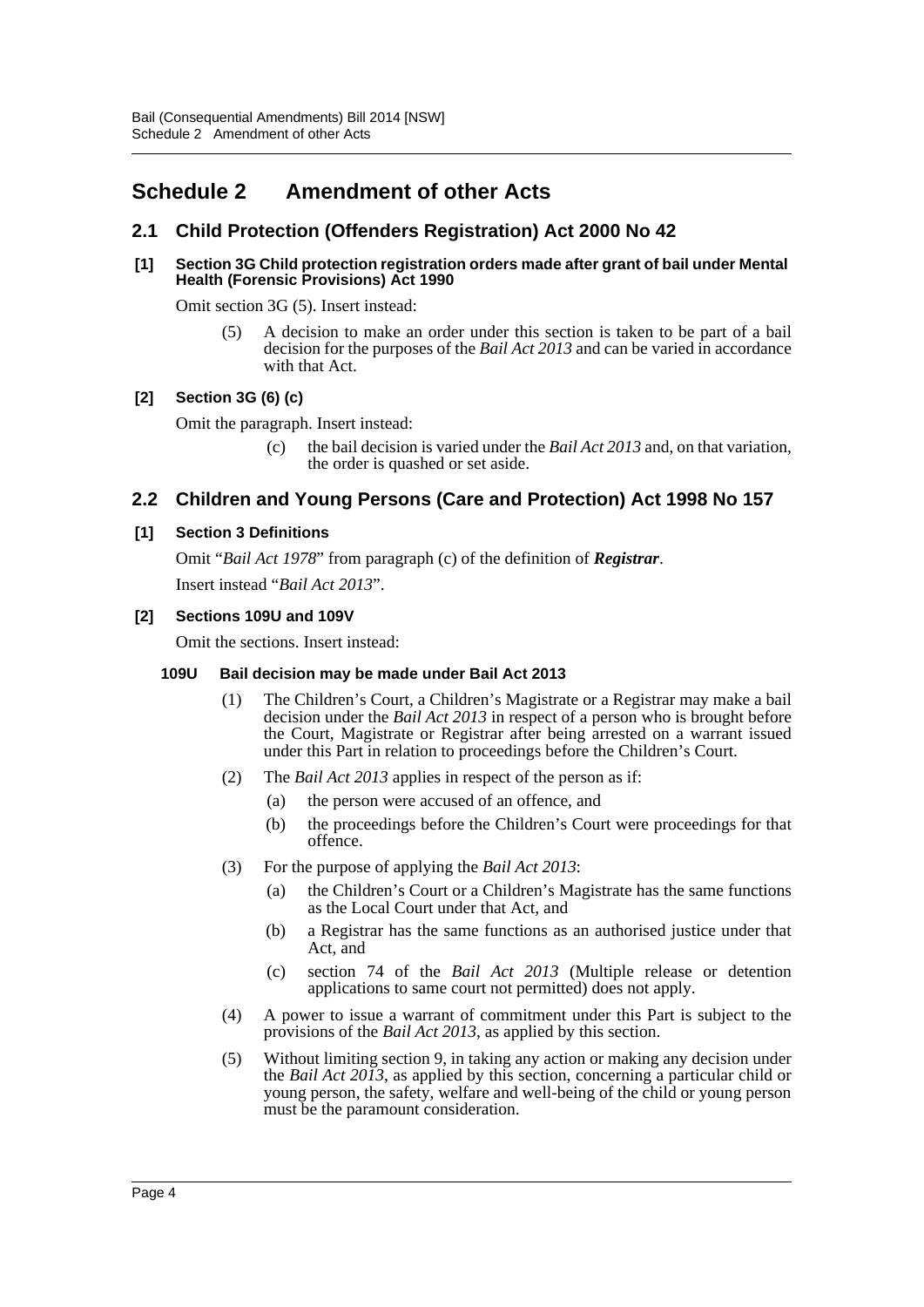#### **109V Powers of District Court and Children's Court to hear fresh bail application**

- (1) If the Children's Court or a Children's Magistrate makes a bail decision under section 109U, the District Court has power to hear a fresh bail application in relation to the matter.
- (2) If a Registrar makes a bail decision under section 109U, the Children's Court has power to hear a fresh bail application in relation to the matter.
- (3) A power to hear a bail application conferred by this section may be exercised only if the bail application is made by:
	- (a) the person who is the subject of the bail decision, or
	- (b) the Director-General (who is taken to be the prosecutor for the purposes of the bail application).

**Note.** Section 75 of the *Bail Act 2013* provides that a fresh bail application is to be dealt with as a new hearing.

- (4) If bail is refused or revoked on an application under this section, the District Court or Children's Court may:
	- (a) if the person is an adult—issue a warrant in accordance with Division 5 committing the person to a correctional centre or other place of security, or
	- (b) if the person is a child or young person—issue a warrant in accordance with Division 5 committing the person to a detention centre,

and order the person to be brought before the Children's Court at the date, time and place specified in the warrant.

- (5) The regulations may make provision for bail applications, and the powers of the District Court and Children's Court in respect of bail applications, under this Division.
- (6) A detention application or variation application under the *Bail Act 2013* cannot be made in relation to a matter after a bail decision in relation to that matter is made under section 109U, except as provided for by this section.
- (7) Nothing in this section limits the rights of a person held in custody under this Part to make a release application under the *Bail Act 2013*.
- (8) In this section: *bail application* has the same meaning as in the *Bail Act 2013*.

# **2.3 Children (Community Service Orders) Act 1987 No 56**

#### **Section 21A Revocation of children's community service order**

Omit "*Bail Act 1978*" from section 21A (1) (b). Insert instead "*Bail Act 2013*".

# **2.4 Children (Criminal Proceedings) Act 1987 No 55**

# **[1] Section 9 Expedition where child in custody**

Omit "released on bail under the *Bail Act 1978*".

Insert instead "released (with or without bail under the *Bail Act 2013*)".

# **[2] Sections 20 (2) (a), 27 (3), 29 (1A) (b), 50 and 50A (1) (a)**

Omit "*Bail Act 1978*" wherever occurring. Insert instead "*Bail Act 2013*".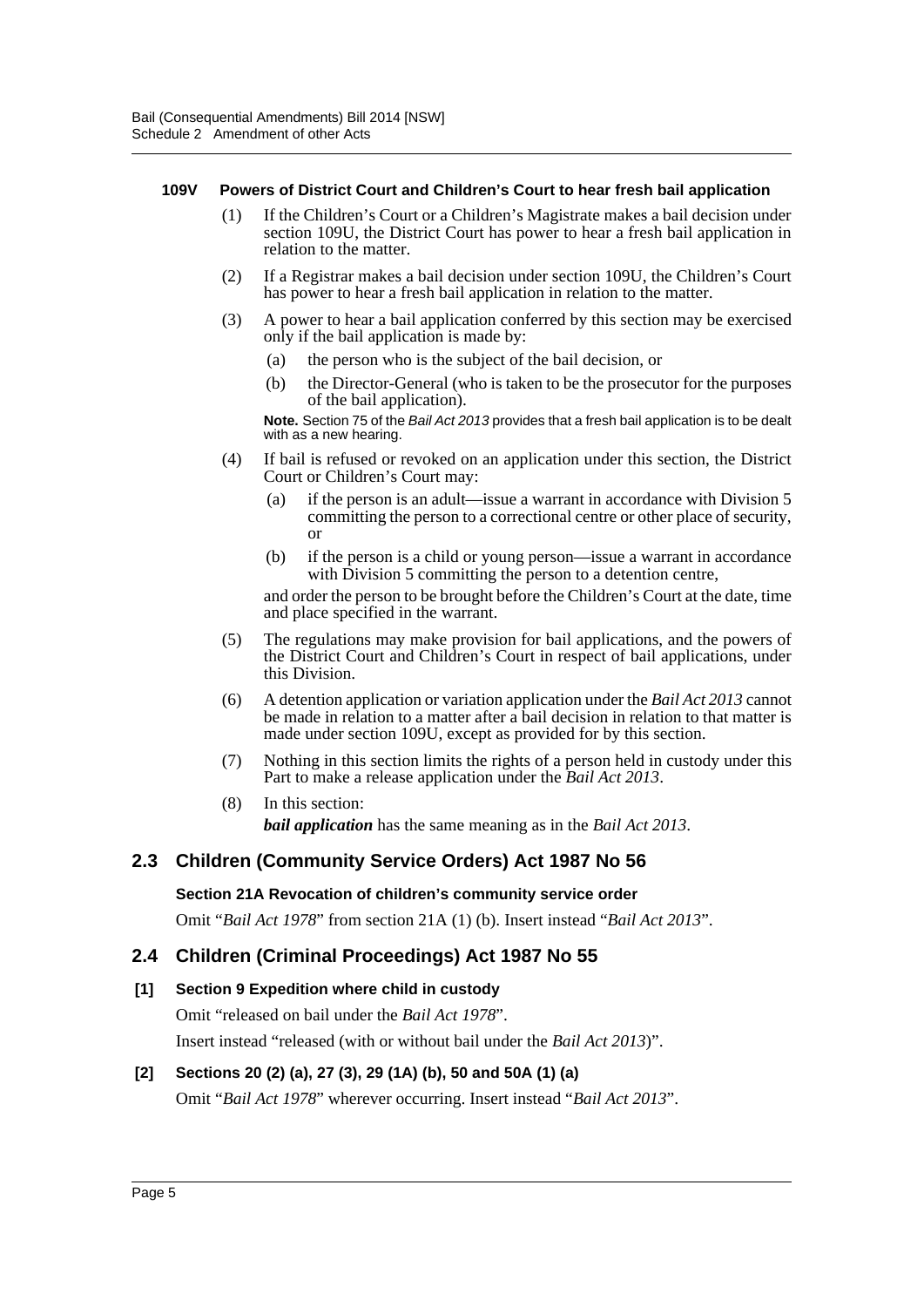#### **[3] Section 30 Adjournments**

Omit "grant bail under the *Bail Act 1978*".

Insert instead "make a bail decision under the *Bail Act 2013*".

#### **[4] Section 33 Penalties**

Omit section 33 (1) (c2). Insert instead:

- (c2) it may make an order adjourning proceedings against the person to a specified date (not later than 12 months from the date of the finding of guilt) for any of the following purposes (but only if bail for the offence is or has been granted or dispensed with under the *Bail Act 2013*):
	- (i) for the purpose of assessing the person's capacity and prospects for rehabilitation,
	- (ii) for the purpose of allowing the person to demonstrate that rehabilitation has taken place,
	- (iii) for any other purpose the Children's Court considers appropriate in the circumstances,

# **[5] Section 48F Summary of operation of scheme**

Omit "the requirement for" from section 48F (1) (c).

#### **[6] Section 48I Granting of bail for suitability assessments and charging procedure**

Omit "section 36, 36A or 36B of the *Bail Act 1978*" from section 48I (1). Insert instead "the *Bail Act 2013*".

# **[7] Section 48L Youth conduct orders**

Omit section 48L (7) (c). Insert instead:

(c) the Children's Court is taken to have dispensed with bail for the offence under the *Bail Act 2013*.

# **2.5 Children (Detention Centres) Act 1987 No 57**

#### **[1] Section 3 Definitions**

Omit "*Bail Act 1978*" wherever occurring in the definition of *person on remand* in section  $3(1)$ .

Insert instead "*Bail Act 2013*".

#### **[2] Section 28A Certain children may be remanded in correctional centres**

Omit "*Bail Act 1978*" from section 28A (2) (b). Insert instead "*Bail Act 2013*".

#### **[3] Section 42A Admission to detention centre following arrest or apprehension for breach of bail**

Omit section 42A (1). Insert instead:

(1) A child who is arrested or apprehended under the *Bail Act 2013* for a failure, or threatened failure, to comply with a bail acknowledgment or bail condition, and who is to be detained before being taken before a court, must be detained in a detention centre rather than in a police station.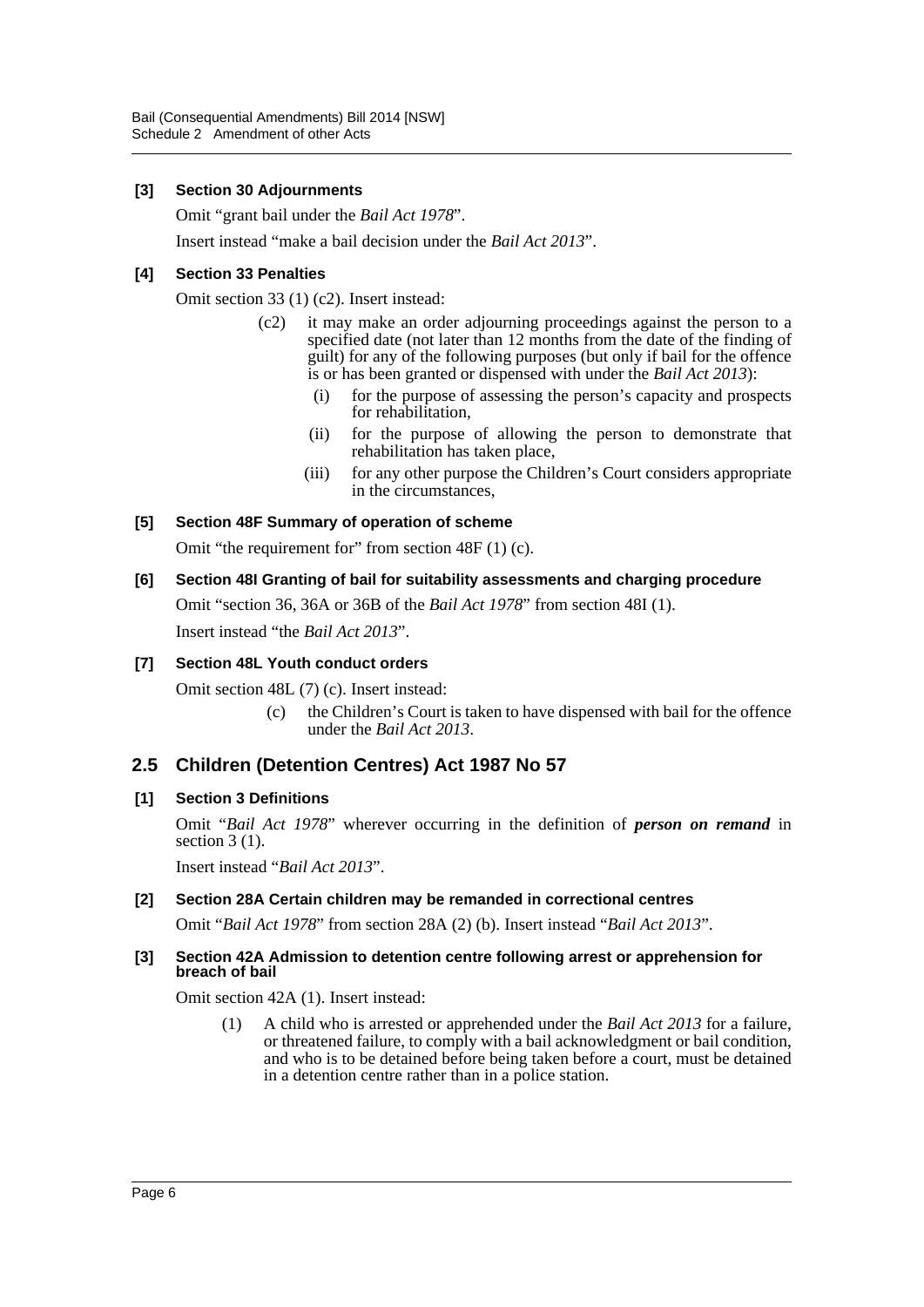# **2.6 Community Protection Act 1994 No 77**

#### **Section 29 Bail Act 2013 does not apply**

Omit "*Bail Act 1978*". Insert instead "*Bail Act 2013*".

# **2.7 Conveyancing Act 1919 No 6**

# **[1] Section 186 Writs and orders under judgments or relating to legal proceedings**

Omit section 186 (4). Insert instead:

(4) In this section, *recognisance* includes a bail security agreement within the meaning of the *Bail Act 2013*.

#### **[2] Section 189 Judgments not to be a charge on land until writ or order registered**

Omit section 189 (3). Insert instead:

(3) In this section, *recognisance* includes a bail security agreement within the meaning of the *Bail Act 2013*.

# **2.8 Coroners Act 2009 No 41**

#### **[1] Section 71 Arrest of witness under arrest warrant**

Omit "*Bail Act 1978*" from section 71 (3) (a). Insert instead "*Bail Act 2013*".

# **[2] Section 71 (4)–(8)**

Omit section 71 (4) and (5). Insert instead:

- (4) A coroner or authorised justice may make a bail decision in respect of the person under the *Bail Act 2013*.
- (5) The *Bail Act 2013* applies to the person as if:
	- (a) the person were accused of an offence, and
	- (b) the proceedings in which the person is required to be examined or produce a document or thing were proceedings for that offence.
- (6) Bail may be granted for the period between:
	- (a) the person's being brought before a coroner under a warrant for the purpose of being examined as a witness or producing a document or thing, and
	- (b) the person's being examined as a witness or producing the document or thing.
- (7) For the purpose of applying the *Bail Act 2013*, a coroner has the same functions as the Local Court under that Act.
- (8) In this section: *authorised justice* has the same meaning as in the *Bail Act 2013*.

# **2.9 Crimes (Administration of Sentences) Act 1999 No 93**

# **[1] Section 106X Arrest warrants**

Omit "*Bail Act 1978*" from section 106X (3). Insert instead "*Bail Act 2013*".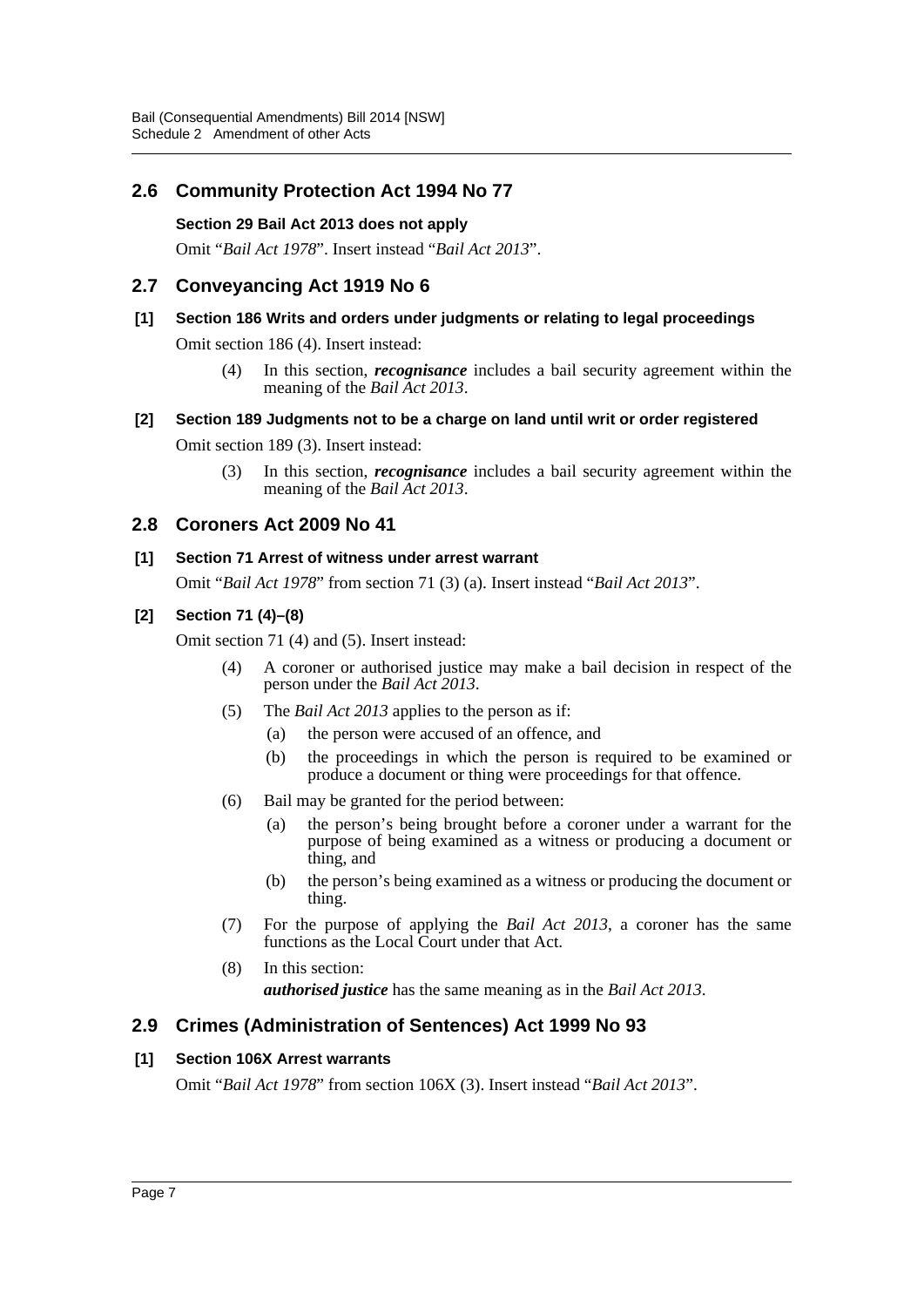## **[2] Section 249 Definitions**

Omit section 249 (2). Insert instead:

- (2) For the removal of doubt, *person in custody* in subsection (1) includes a person in lawful custody:
	- (a) refused bail by a police officer with power to make a bail decision under the *Bail Act 2013*, or
	- (b) granted bail by a police officer with power to make a bail decision under the *Bail Act 2013* but not released, or
	- (c) arrested with or without warrant under section 77 of the *Bail Act 2013* for a failure or threatened failure to comply with a bail acknowledgment or a bail condition.

# **2.10 Crimes (Appeal and Review) Act 2001 No 120**

#### **[1] Section 63 Stay of execution of sentence pending determination of appeal**

Omit section 63 (2) (c). Insert instead:

(c) in the case of an appellant who is in custody when the appeal is made or leave to appeal is granted, when the appellant is entitled to be released from custody on bail under section 14 of the *Bail Act 2013* or bail is dispensed with under that Act.

#### **[2] Sections 107 (6) and 117**

Omit "*Bail Act 1978*" wherever occurring. Insert instead "*Bail Act 2013*".

#### **[3] Section 110 Bail**

Omit the section.

# **2.11 Crimes (Domestic and Personal Violence) Act 2007 No 80**

#### **[1] Section 83 Application of Bail Act 2013**

Omit "*Bail Act 1978*" where firstly occurring. Insert instead "*Bail Act 2013*".

#### **[2] Section 83 (b)**

Omit "to which section 8 of the *Bail Act 1978* applies".

Insert instead "for which there is a right to release under Part 3 of the *Bail Act 2013*".

#### **[3] Section 85 Presumption against stay of order**

Omit section 85 (5). Insert instead:

(5) A stay on the operation of the order does not have effect if the appellant is in custody when the appeal is made, unless and until the appellant is entitled to be released on bail under section 14 of the *Bail Act 2013* or bail is dispensed with under that Act. In the application of the *Bail Act 2013* to the appellant, the appellant is taken to be an accused person who, because of the prohibitions and restrictions imposed by the order, is in custody.

# **2.12 Crimes (High Risk Offenders) Act 2006 No 7**

#### **Section 28 Bail Act 2013 does not apply**

Omit "*Bail Act 1978*". Insert instead "*Bail Act 2013*".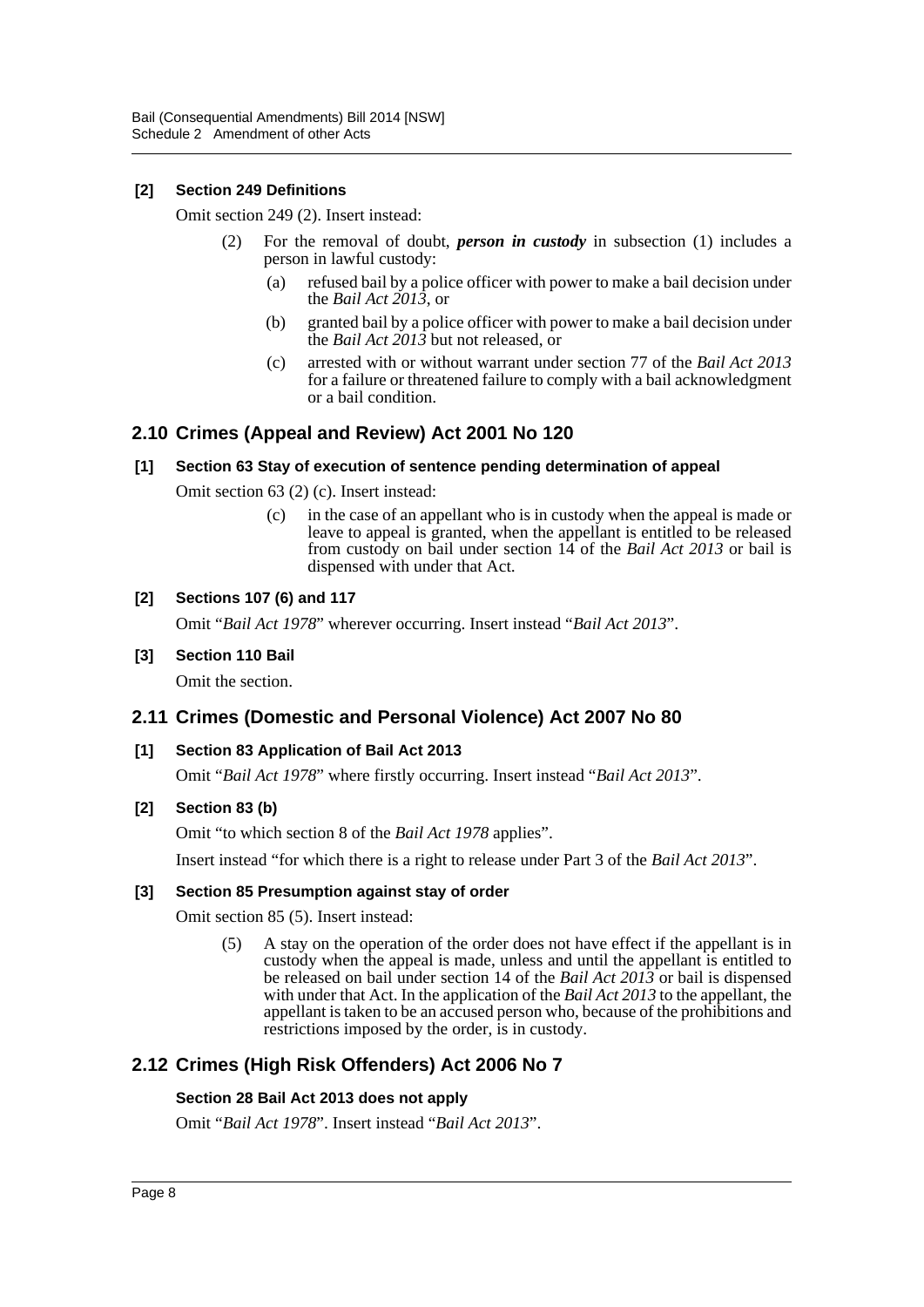# **2.13 Crimes (Sentencing Procedure) Act 1999 No 92**

#### **[1] Section 11 Deferral of sentencing for rehabilitation, participation in an intervention program or other purposes**

Omit ", and granting bail to the offender in accordance with the *Bail Act 1978*" from section 11 (1).

# **[2] Section 11 (1A)**

Insert after section 11 (1):

(1A) Proceedings must not be adjourned under this section unless bail for the offence is or has been granted or dispensed with under the *Bail Act 2013*.

# **[3] Section 11 (2A), note**

Omit the note.

# **[4] Section 80 Referral of offender for assessment**

Omit "*Bail Act 1978*" from section 80 (2) (b). Insert instead "*Bail Act 2013*".

# **2.14 Criminal Appeal Act 1912 No 16**

#### **Sections 8A (2), 24, 25A (5) and 29**

Omit "*Bail Act 1978*" wherever occurring. Insert instead "*Bail Act 2013*".

# **2.15 Criminal Procedure Act 1986 No 209**

**[1] Sections 3 (1) (definition of "bail"), 21 (5) (c), 58 (2), 109 (note), 125 (2) (f), 317 and 352 (1)**

Omit "*Bail Act 1978*" wherever occurring. Insert instead "*Bail Act 2013*".

#### **[2] Section 61 Discharge of accused person if prosecutor not present for taking of evidence**

Omit section 61 (3) and the note. Insert instead:

(3) Subsection (2) does not apply if the accused person is refused bail and section 41 of the *Bail Act 2013* (which provides for a maximum adjournment period) applies.

# **[3] Section 110**

Omit the section. Insert instead:

#### **110 Bail acknowledgment to be notified**

If an accused person committed to a correctional centre on committal for trial or sentence is released on bail, the person who accepts the bail acknowledgment must transmit to the registrar of the relevant court:

- (a) the bail acknowledgment, and
- (b) any cash or other thing deposited in compliance with a bail condition.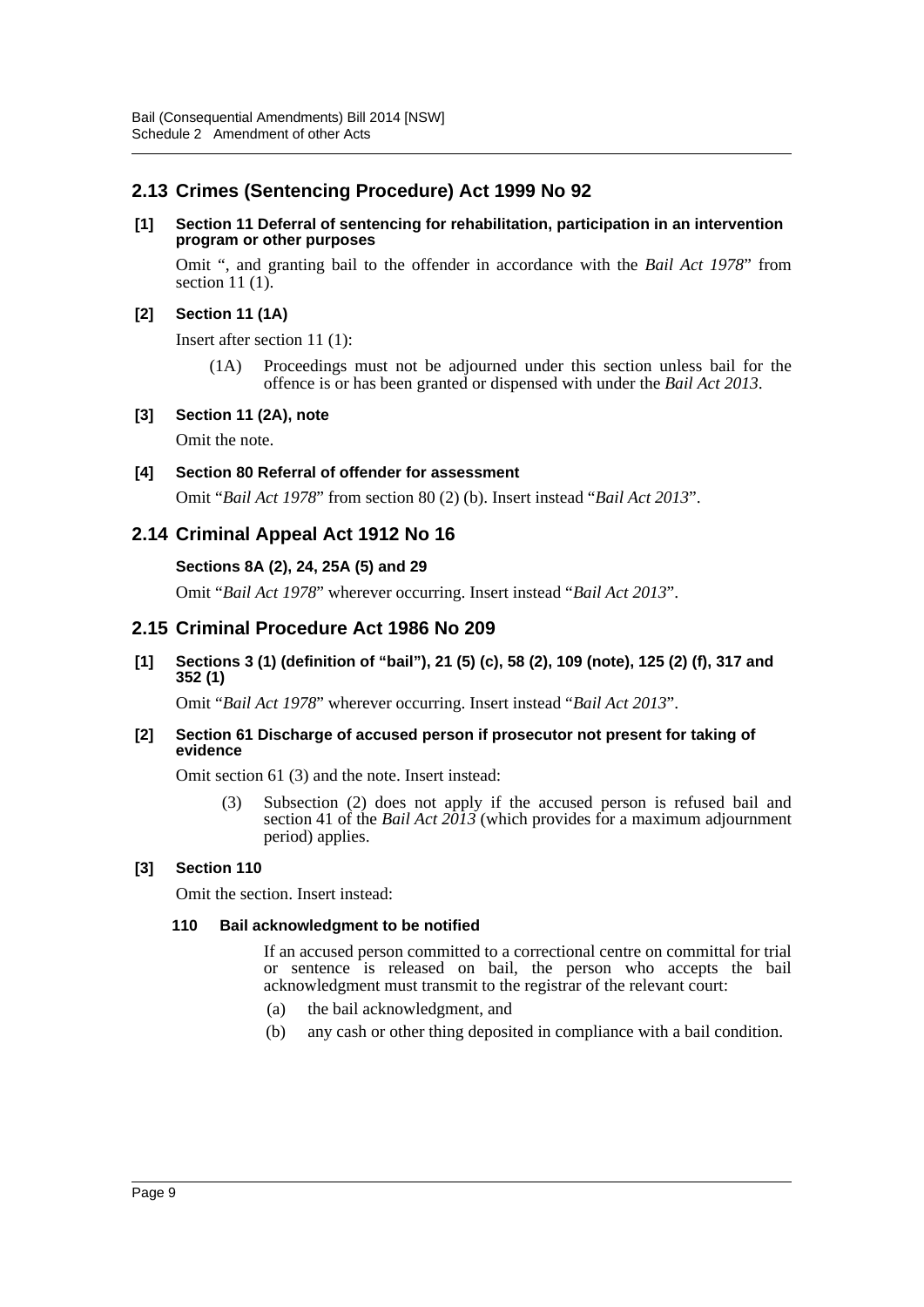# **[4] Section 230**

Omit the section. Insert instead:

#### **230 Application of Bail Act 2013**

- (1) A court may make a bail decision under the *Bail Act 2013* in respect of a person brought before the court after having been arrested under a warrant referred to in section 229.
- (2) The *Bail Act 2013* applies to the person as if:
	- (a) the person were accused of an offence, and
	- (b) the proceedings in which the person is required to be examined or produce a document or thing were proceedings for that offence.
- (3) Bail may be granted for the period between:
	- (a) the person's being brought before a court under a warrant for the purpose of being examined as a witness or producing a document or thing, and
	- (b) the person's being examined as a witness or producing the document or thing.

#### **[5] Section 231 Action that may be taken if witness refuses to give evidence**

Omit "the requirement for" from section 231 (5).

**[6] Section 241 Power to commit person to correctional centre subject to Bail Act 2013** Omit "*Bail Act 1978*" wherever occurring. Insert instead "*Bail Act 2013*".

#### **[7] Section 241, note**

Omit "by a Magistrate". Insert instead "by a court".

#### **[8] Section 247 Notices to be given to prosecutor**

Omit "is given or sent (as referred to in section 34 of the *Bail Act 1978*)" from section  $24\overline{7}$  (2).

Insert instead "of a requirement to appear is given or sent (as referred to in section 33 of the *Bail Act 2013*)".

#### **[9] Section 308**

Omit the section. Insert instead:

#### **308 Bail decision may be made in respect of witness who fails to attend trial**

- (1) An authorised officer may make a bail decision in respect of a person who is bound by a bail acknowledgment under the *Bail Act 2013*, or is served with a subpoena, to attend as a witness in any court at a trial if the person:
	- (a) fails to appear when called in open court, either at such trial, or on the day appointed for such trial, and
	- (b) is arrested under a warrant issued by the court.
- (2) The *Bail Act 2013* applies to the person (not being an accused person) as if:
	- (a) the person were accused of an offence, and
	- (b) the proceedings in which the person is required to be examined or produce a document or thing were proceedings for that offence.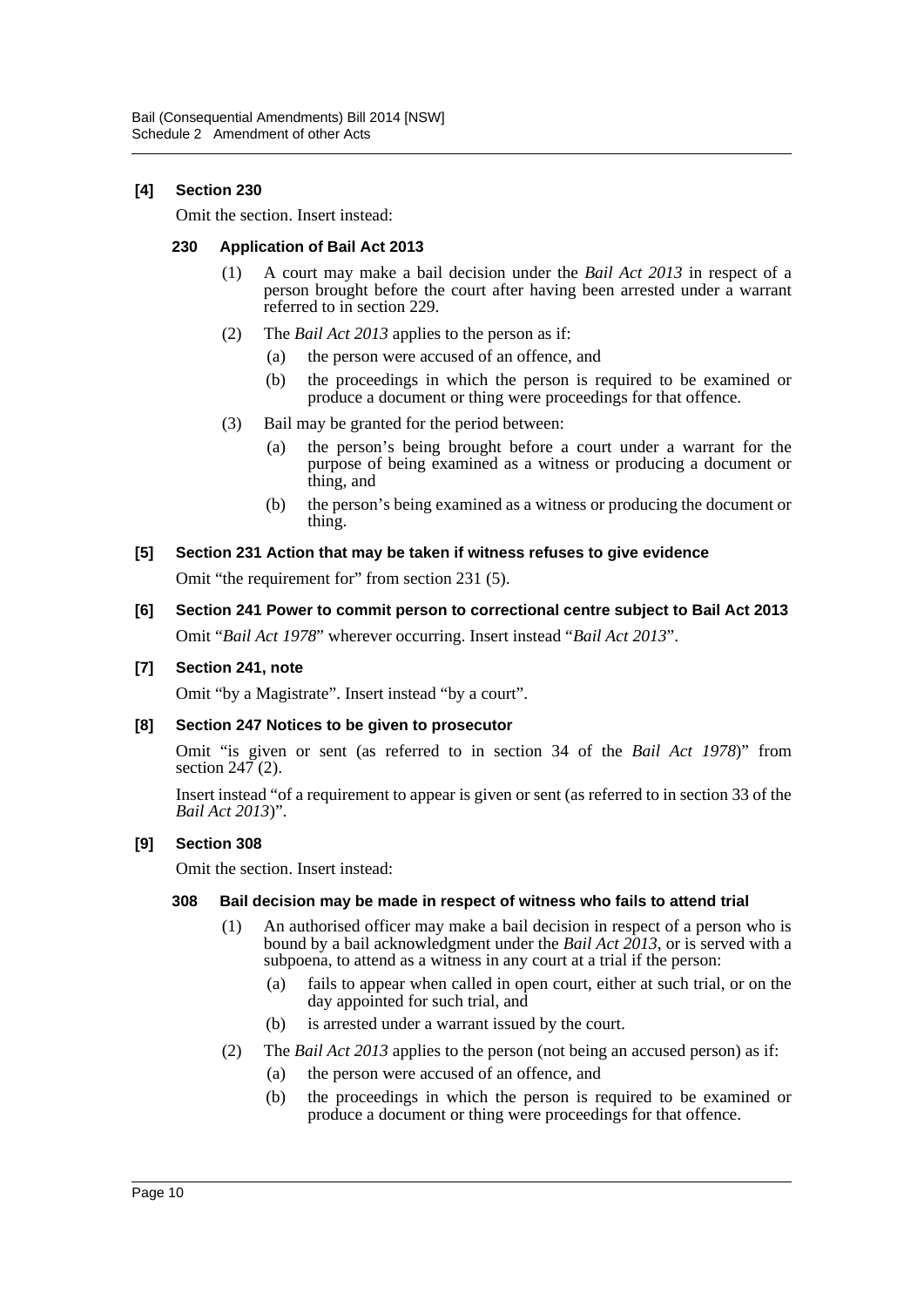(3) For the purpose of applying the *Bail Act 2013*, an authorised officer has the same functions as an authorised justice under that Act.

#### **[10] Section 312 Persons arrested under bench warrants**

Omit "(within the meaning of the *Bail Act 1978*)" from section 312 (1).

#### **[11] Section 312 (2)–(2C)**

Omit section 312 (2). Insert instead:

- (2) A Magistrate, authorised officer or authorised justice may make a bail decision in respect of the person under the *Bail Act 2013*.
- (2A) The *Bail Act 2013* applies to the person (not being an accused person) as if:
	- (a) the person were accused of an offence, and
	- (b) the proceedings before the court out of which the bench warrant was issued were proceedings for that offence.
- (2B) Bail may be granted for the period between:
	- (a) the person's being brought before the Magistrate, authorised officer or authorised justice, and
	- (b) the person's appearance before the court out of which the bench warrant was issued.
- (2C) For the purpose of applying the *Bail Act 2013*, an authorised officer has the same functions as an authorised justice under that Act.

#### **[12] Section 312 (3)**

Insert in alphabetical order:

*authorised justice* has the same meaning as in the *Bail Act 2013*.

#### **[13] Chapter 7, Part 4, note**

Omit paragraph (a) of the note. Insert instead:

- (a) a court that grants bail to a person may impose a bail condition requiring the person to be assessed for, or to participate in, an intervention program or other program,
- **[14] Section 350 Court may adjourn proceedings to allow accused person to be assessed for or to participate in intervention program**

Omit ", and granting bail to the person in accordance with the *Bail Act 1978*," from section  $350$  (1).

#### **[15] Section 350 (1), note**

Omit the note.

#### **[16] Section 350 (1A)**

Insert after section 350 (1):

(1A) Proceedings must not be adjourned under this section unless bail for the offence is or has been granted or dispensed with under the *Bail Act 2013*.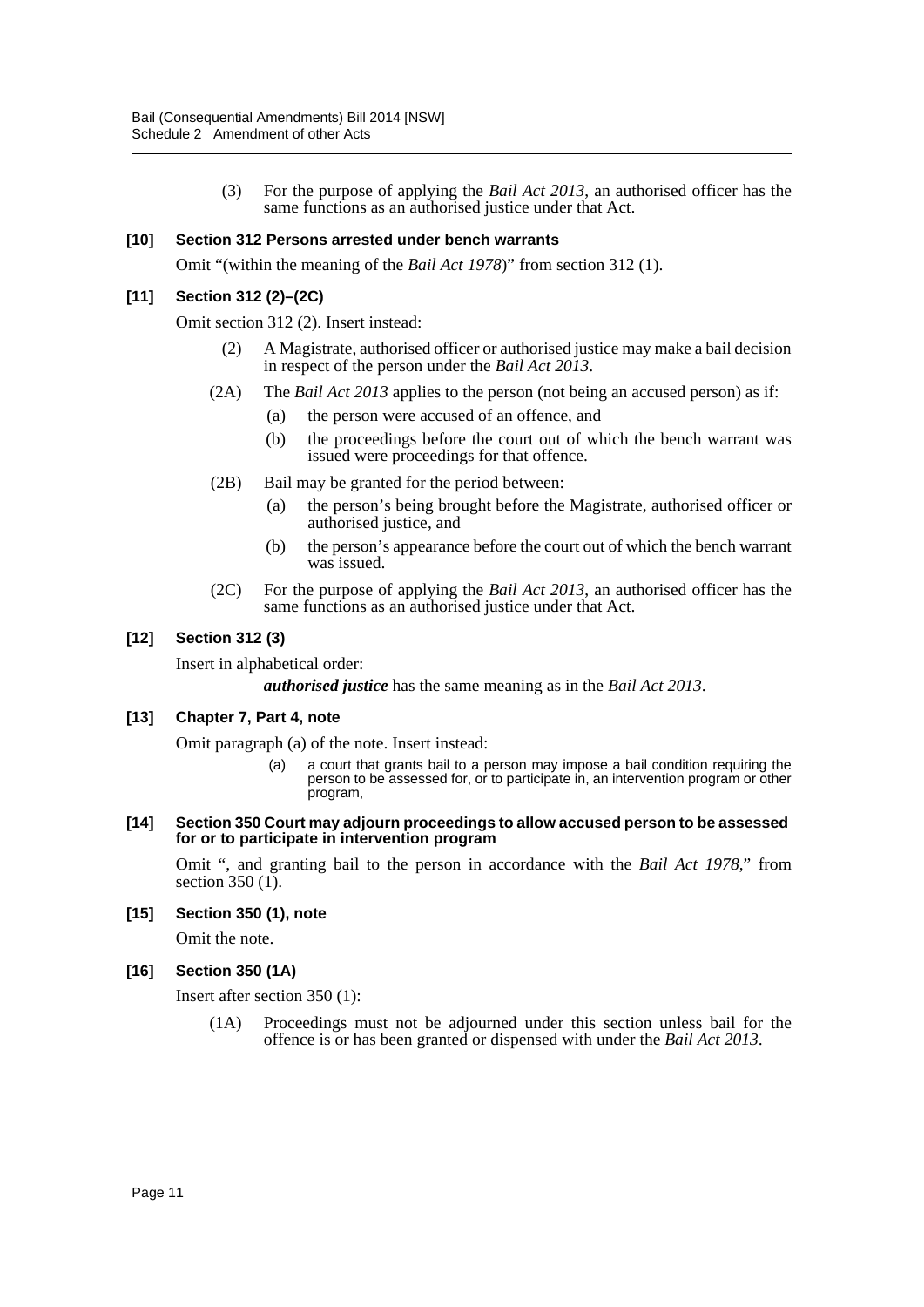## **[17] Schedule 1 Indictable offences triable summarily**

Omit item 17 of Table 1. Insert instead:

#### **17 Bail Act 2013**

An offence under section 86 of the *Bail Act 2013*.

# **2.16 Drug Court Act 1998 No 150**

#### **[1] Section 14 Arrest warrants**

Omit "*Bail Act 1978*" from section 14 (3). Insert instead "*Bail Act 2013*".

#### **[2] Section 24 Jurisdiction of Drug Court**

Omit "the *Bail Act 1978*" from section 24 (2) (b).

Insert instead "by the Local Court under the *Bail Act 2013*".

# **2.17 Drug Misuse and Trafficking Act 1985 No 226**

**Section 36N Exemption from criminal liability for users of licensed injecting centre** Omit "*Bail Act 1978*" from section 36N (3) (b). Insert instead "*Bail Act 2013*".

# **2.18 Evidence Act 1995 No 25**

#### **[1] Section 4 Courts and proceedings to which Act applies**

Insert ", subject to Division 4 of Part 3 of the *Bail Act 2013*" after "bail" in section 4 (1) (a).

#### **[2] Section 194 Witnesses failing to attend proceedings**

Omit section 194 (4). Insert instead:

(4) In this section, *recognisance* includes a bail acknowledgment within the meaning of the *Bail Act 2013*.

# **2.19 Fines Act 1996 No 99**

#### **[1] Section 111**

Omit the section. Insert instead:

#### **111 Definitions**

In this Part:

*appeal* means:

- (a) an application to the Local Court to have a forfeiture order set aside duly made under Part 3 of Schedule 2 to the *Bail Act 2013*, or
- (b) an appeal to the District Court against the Local Court's determination of an objection to a forfeiture order or of an application to set aside a forfeiture order duly made under Part 4 of Schedule 2 to the *Bail Act 2013*.

*forfeited bail money* means unpaid bail money the subject of a forfeiture order under Schedule 2 to the *Bail Act 2013*.

*forfeited bail security* means bail security given in relation to bail money the subject of a forfeiture order under Schedule 2 to the *Bail Act 2013*.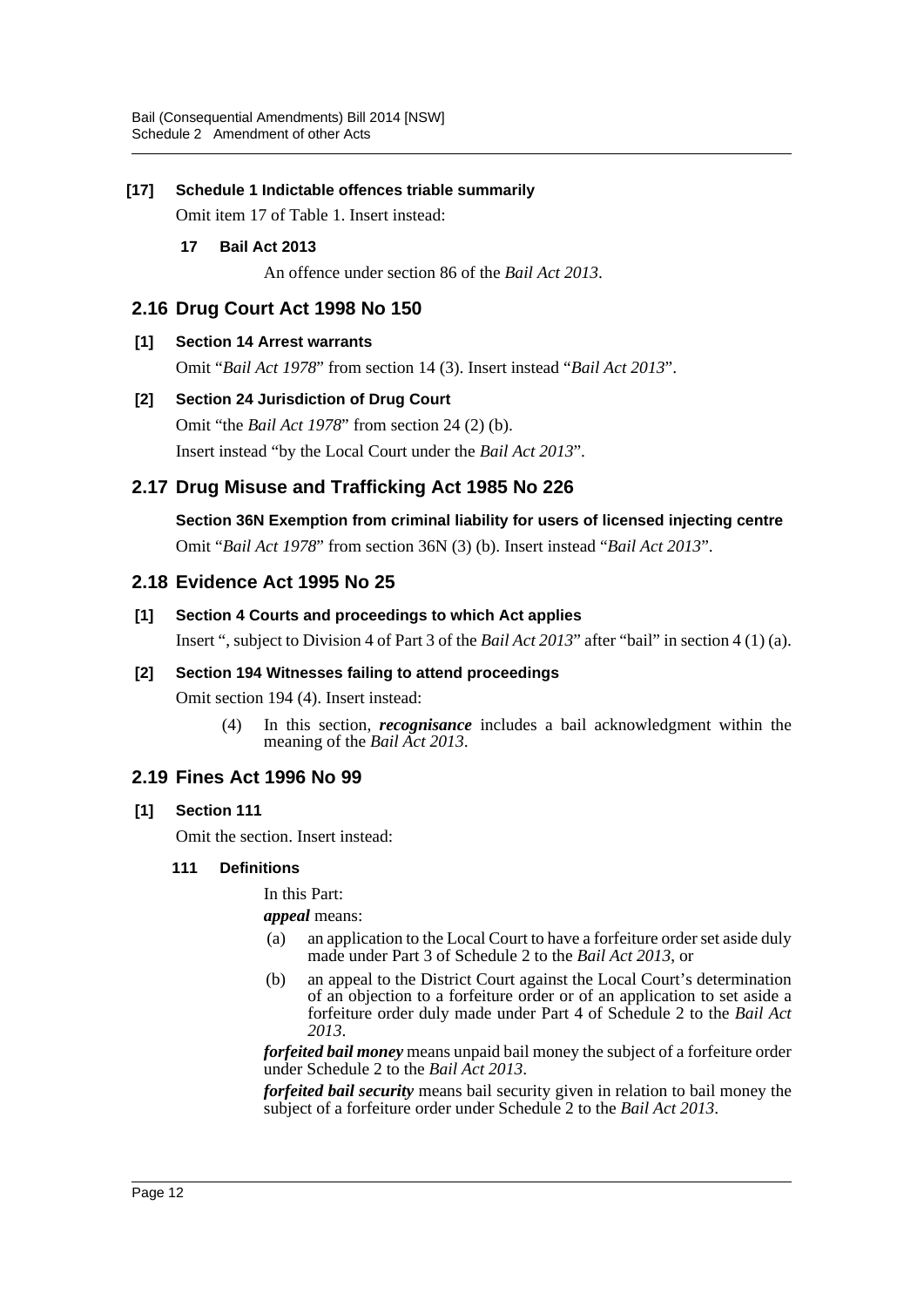## **[2] Section 112 Enforcement of forfeited bail money**

Omit "an application or appeal duly made under section 53K or 53N of the *Bail Act 1978*" from section 112 (2) (b1).

Insert instead "an appeal".

#### **[3] Section 112A Enforcement of forfeited bail security**

Omit "an application or appeal duly made under section 53K or 53N of the *Bail Act 1978*" from section 112A (2) (a).

Insert instead "an appeal".

# **2.20 Government Information (Public Access) Act 2009 No 52**

#### **Schedule 1 Information for which there is conclusive presumption of overriding public interest against disclosure**

Omit the matter relating to the *Bail Act 1978* from clause 1 (1). Insert instead:

*Bail Act 2013*—section 89 (Restrictions on publication of association conditions)

# **2.21 Intoxicated Persons (Sobering Up Centres Trial) Act 2013 No 15**

#### **Section 27 Relationship with other laws**

Insert at the end of the section:

(2) The *Bail Act 2013* does not require a police officer who detains an intoxicated person under this Act for behaviour that constitutes an offence to make a bail decision in respect of the offence while the person is so detained.

# **2.22 Law Enforcement (Powers and Responsibilities) Act 2002 No 103**

# **[1] Part 8, note**

Omit "section 50 of the *Bail Act 1978*, to arrest a person who breaches bail undertakings or agreements".

Insert instead "the *Bail Act 2013*, to arrest a person who fails to comply with a bail acknowledgment or a bail condition".

# **[2] Sections 104 (4) (b), 113 (2) (e) and 114 (5)**

Omit "*Bail Act 1978*" wherever occurring. Insert instead "*Bail Act 2013*".

# **[3] Section 104 (6)**

Omit "undertaking" wherever occurring. Insert instead "acknowledgment".

# **[4] Schedule 1 Acts not affected by this Act**

Omit "*Bail Act 1978* No 161". Insert instead "*Bail Act 2013* No 26".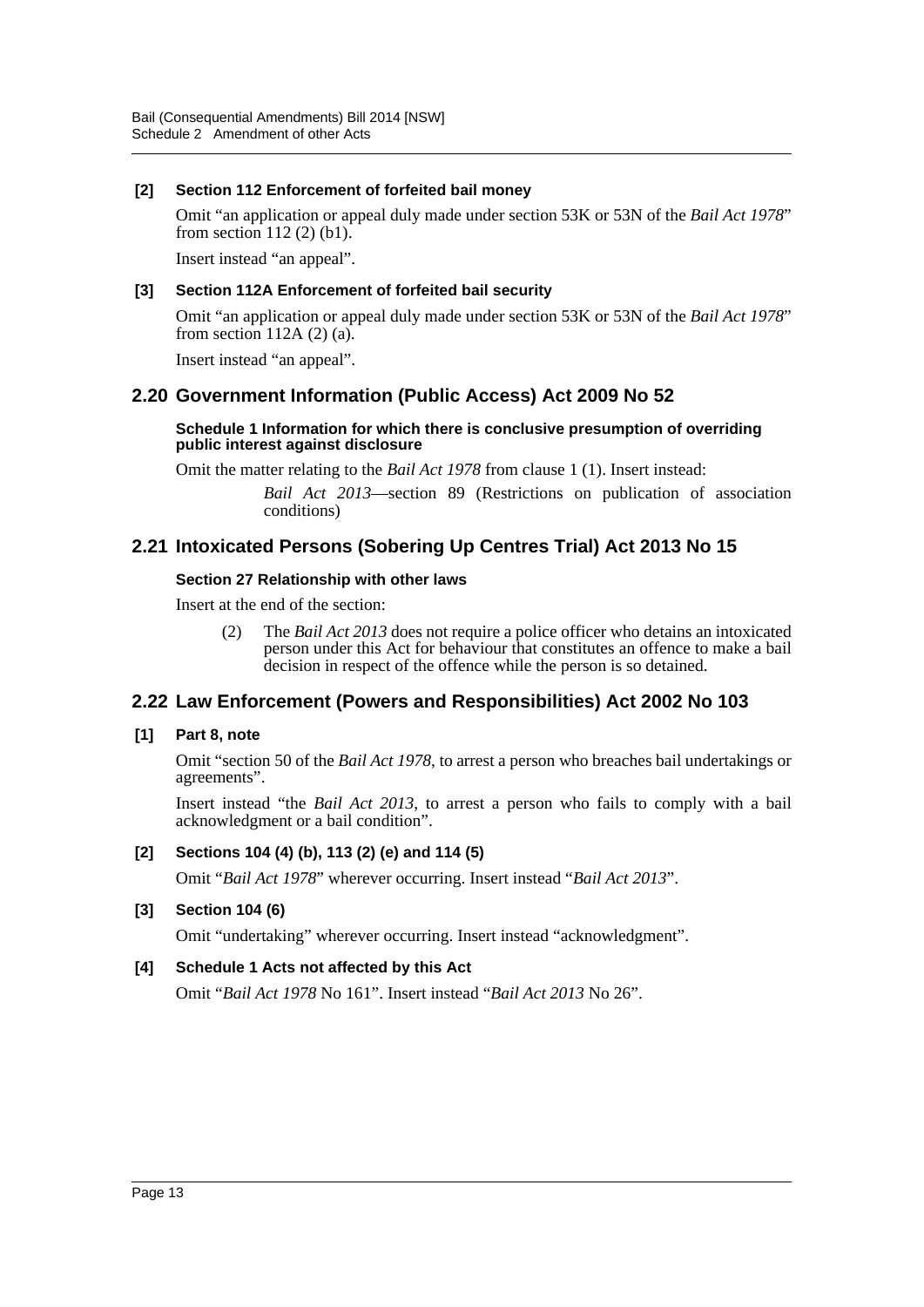# **2.23 Local Court Act 2007 No 93**

## **[1] Section 65 Arrest of respondent during proceedings**

Insert after section 65 (1):

- (1A) A Magistrate, registrar or authorised officer before whom the respondent is brought after having been arrested under the warrant may make a bail decision in respect of the respondent under the *Bail Act 2013*.
- (1B) The *Bail Act 2013* applies to the respondent as if:
	- (a) the respondent were accused of an offence, and
	- (b) the proceedings at which the respondent is required to appear were proceedings for that offence.
- (1C) Bail may be granted for the period between:
	- (a) the respondent's being brought before the Magistrate, registrar or authorised officer, and
	- (b) the respondent's appearance before the Court in the proceedings at which he or she is required to appear.

# **[2] Section 65 (4)**

Insert after section 65 (3):

(4) For the purpose of applying the *Bail Act 2013*, an authorised officer has the same functions as an authorised justice under that Act.

# **2.24 Local Government Act 1993 No 30**

#### **[1] Section 680 Demanding name of offender**

Omit "within the meaning of the *Criminal Procedure Act 1986*" from section 680 (3).

#### **[2] Section 680 (4) and (4A)**

Omit section 680 (4). Insert instead:

- (4) A Magistrate or authorised officer before whom a person is taken under subsection (3) may make a bail decision under the *Bail Act 2013* in respect of the person.
- (4A) If the person has not been charged with an offence, the *Bail Act 2013* applies to the person as if the person were accused of an offence.

# **[3] Section 680 (6) and (7)**

Insert after section 680 (5):

- For the purpose of applying the *Bail Act 2013*, an authorised officer has the same functions as an authorised justice under that Act.
- (7) In this section: *authorised officer* means an authorised officer under the *Criminal Procedure Act 1986*.

# **2.25 Mental Health (Forensic Provisions) Act 1990 No 10**

#### **Sections 10 (3) (b), 14 (b) (ii), 17 (2), 31 (1), 32 (2) (b) and 33 (1) and (1D) and Schedule 1, clause 20**

Omit "*Bail Act 1978*" wherever occurring. Insert instead "*Bail Act 2013*".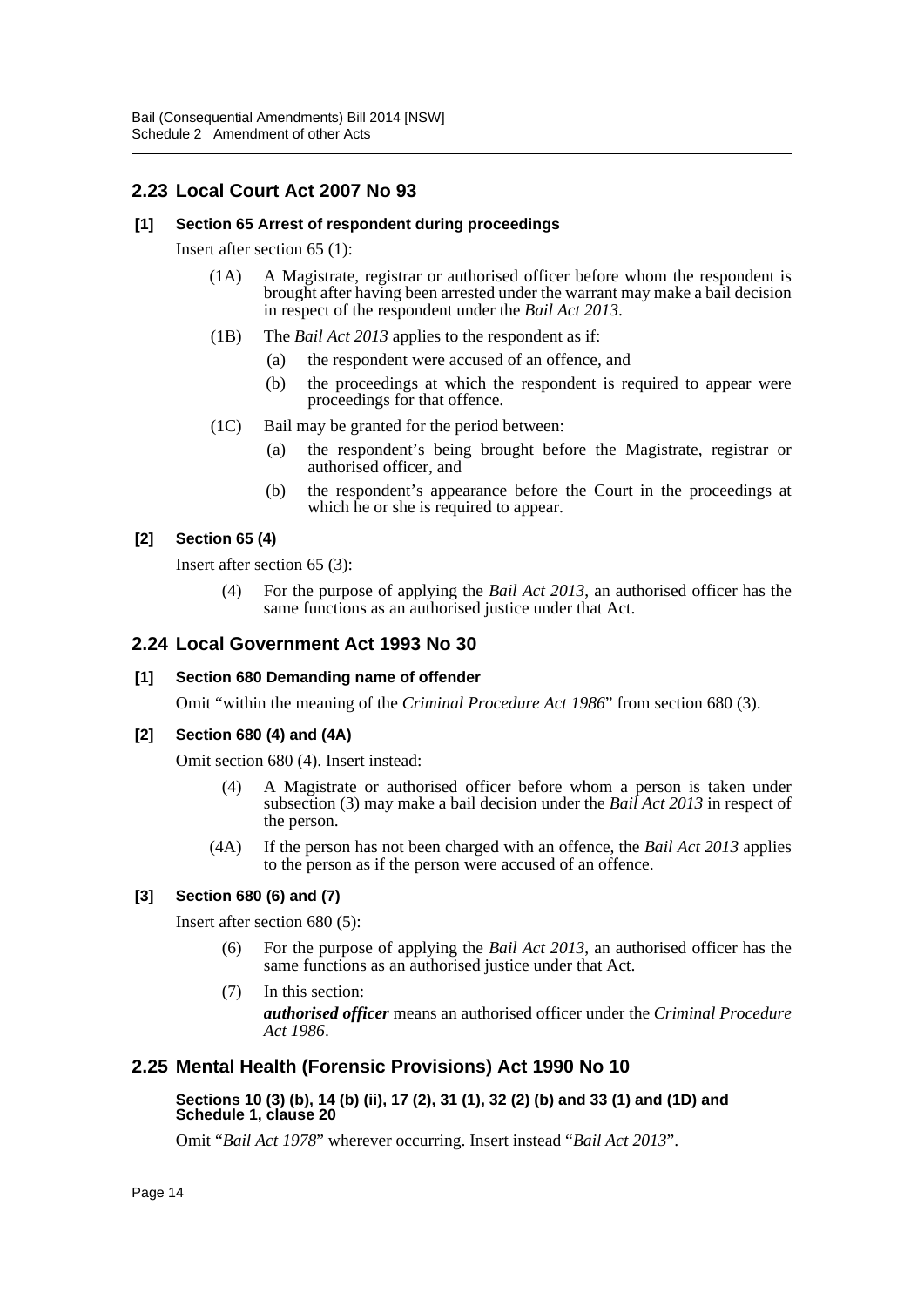# **2.26 NSW Trustee and Guardian Act 2009 No 49**

#### **Section 68 Security may be required in respect of estate management**

Omit "Part 7A of the *Bail Act 1978*" from section 68 (5). Insert instead "Schedule 2 to the *Bail Act 2013*".

# **2.27 Protection of the Environment Operations Act 1997 No 156**

# **[1] Section 204 Power of authorised officers to demand name and address**

Omit "authorised officer within the meaning of the *Criminal Procedure Act 1986*" from section 204 (3).

Insert instead "court officer".

#### **[2] Section 204 (4)–(4B)**

Omit section 204 (4). Insert instead:

(4) **Bail**

A Magistrate or court officer before whom a person is taken under subsection (3) may make a bail decision under the *Bail Act 2013* in respect of the person.

- (4A) If the person has not been charged with an offence, the *Bail Act 2013* applies as if the person were accused of an offence.
- (4B) For the purpose of applying the *Bail Act 2013*, a court officer has the same functions as an authorised justice under that Act.

# **[3] Section 204 (6)**

Insert after section 204 (5):

(6) In this section: *court officer* means an authorised officer under the *Criminal Procedure Act 1986*.

# **2.28 Supreme Court Act 1970 No 52**

#### **Section 69C Stay of execution of conviction, order or sentence pending review**

Omit "enters into a bail undertaking in accordance with the *Bail Act 1978*" from section 69C (3).

Insert instead "is entitled to be released on bail under the *Bail Act 2013*".

# **2.29 Water Management Act 2000 No 92**

#### **[1] Section 338D Power of authorised officers to demand name and address**

Omit "authorised officer within the meaning of the *Criminal Procedure Act 1986*" from section 338D (3).

Insert instead "court officer".